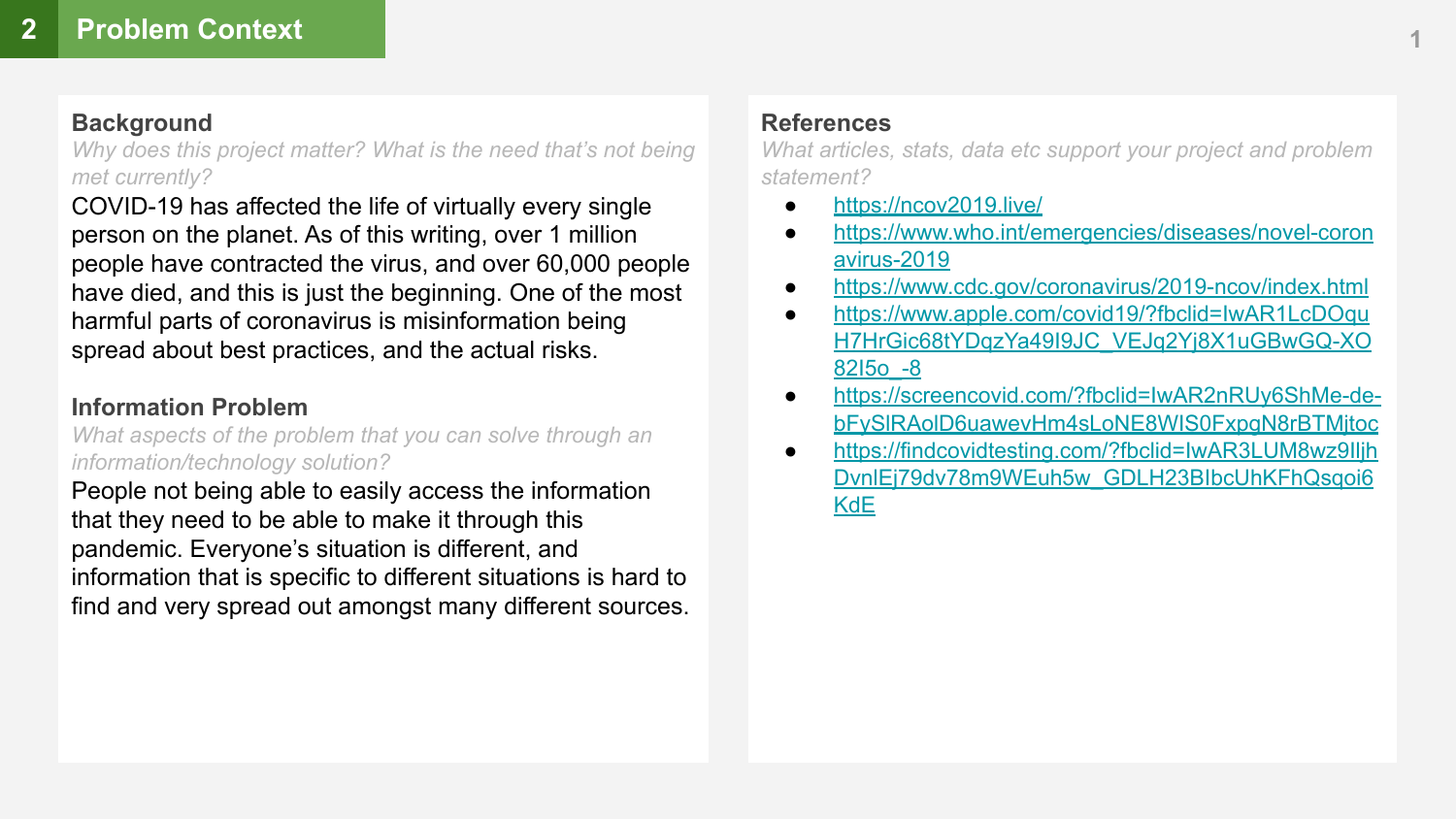**How might [citizens of King County, especially those who are a part of disadvantaged communities], gain [more knowledge regarding the COVID-19 crisis] so that they can [mitigate the negative impact of COVID-19 on their everyday lives in the Greater Seattle Area]?**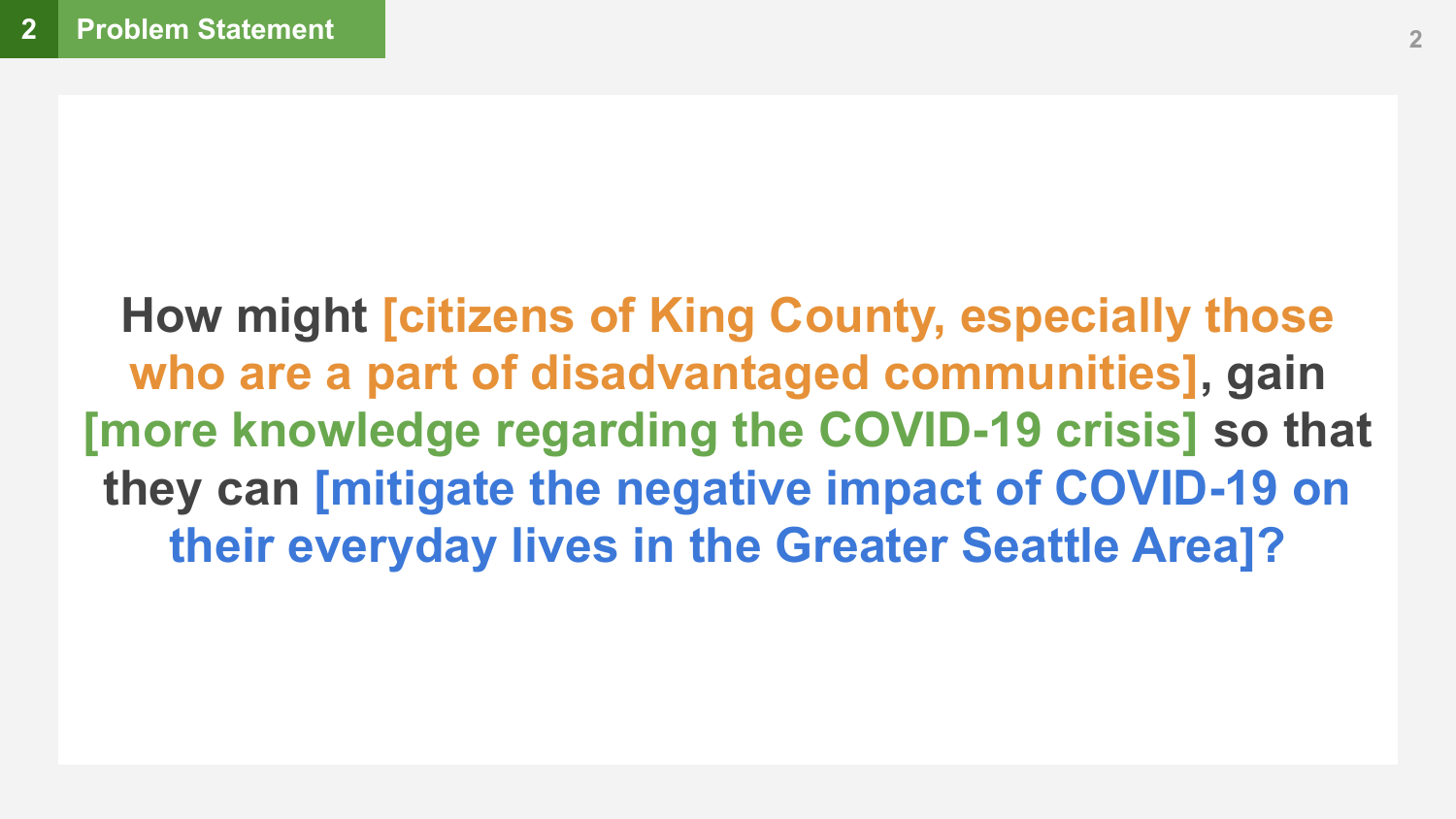# **2 Research Plan**

| <b>User</b><br><b>Research</b><br>(Personal<br>consumerism<br>practices,<br>personal<br>wardrobe/clos<br>et evaluation,<br>awareness on<br>topic) | <b>Research questions</b><br>What kinds of questions do people who are in<br>$\rightarrow$<br>vulnerable groups have about coronavirus?<br>How do people who are in vulnerable groups<br>$\rightarrow$<br>currently getting their information about<br>coronavirus?                                                            | <b>Activities</b><br>Keep close contact with Frank's UW<br>$\rightarrow$<br><b>Othello Contact</b><br>Brainstorm other ways to get user<br>$\rightarrow$<br>research from vulnerable communities | Owner        | <b>Date</b> |
|---------------------------------------------------------------------------------------------------------------------------------------------------|--------------------------------------------------------------------------------------------------------------------------------------------------------------------------------------------------------------------------------------------------------------------------------------------------------------------------------|--------------------------------------------------------------------------------------------------------------------------------------------------------------------------------------------------|--------------|-------------|
| <b>Market</b><br>research<br>(Apps and<br>local<br>second-hand<br>Stores)                                                                         | <b>Research questions</b><br>What are the current solutions to eliminate<br>$\rightarrow$<br>misinformation look like?<br>What questions do these solutions answer?<br>$\rightarrow$<br>How can we leverage our focus on the King<br>$\rightarrow$<br>County area to produce a product that is not<br>currently on the market? | <b>Activities</b><br>Online testing<br>$\rightarrow$                                                                                                                                             | Owner        | <b>Date</b> |
| <b>Literature</b><br>review<br>(On impact,<br>statistics, and<br>common<br>trends)                                                                | <b>Research questions</b><br>What are the current recommended best<br>$\rightarrow$<br>practices for people?<br>What behaviors are encouraged and<br>$\rightarrow$<br>discouraged?<br>What behaviors are actively banned?<br>$\rightarrow$                                                                                     | <b>Activities</b><br>Reviewing CDC and WHO guidelines<br>$\rightarrow$<br>Reviewing Washington state and King<br>$\rightarrow$<br>County local guidelines                                        | <b>Owner</b> | <b>Date</b> |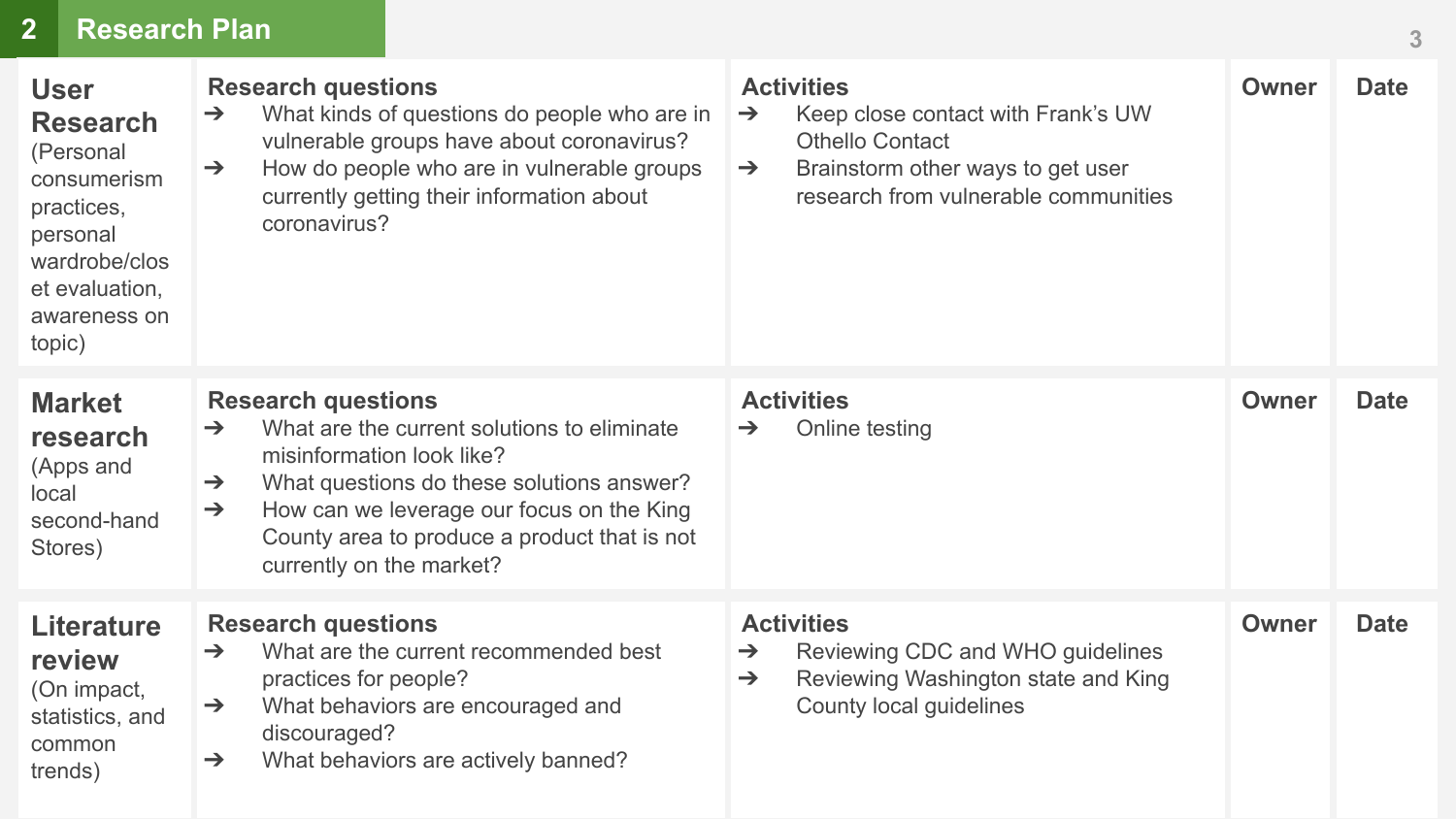### **3 Lean Canvas**

#### **PROBLEM**

List top 1-3 problems

- 1. People are scared of coronavirus
- 2. There is a lot of misinformation about coronavirus
- 3. People don't know where to find accurate information about coronavirus

#### **EXISTING ALTERNATIVES**

List how these problems are solved today

- Apple symptom quiz
- Ncov2019.live with updated stats of coronavirus
- Findcovidtesting.com which helps people find coronavirus testing sites near them

**SOLUTION** Outline a possible solution for each problem

- 1. Symptom checker with specialized results page
- 2. Coronavirus calendar with all current
- quarantine dates 3. Map for people who need food and other necessities
- 4. Vulnerable people store times

### **KEY METRICS**

List the key numbers that tell you how your business is doing

- # of times symptom tester is taken
	- $#$  of people who are fast-track connected to a medical professional

**UNIQUE VALUE PROPOSITION**

Single, clear, compelling message that states why you are different and worth paying attention

Single source of information that is specialized to the King County area

#### **UNFAIR ADVANTAGE**

Something that cannot be easily bought or copied

> ● Everyone is scared of coronavirus

● Digital advertisements ● Word of mouth ● Posting to Facebook

● Local specialized market

**CUSTOMER SEGMENTS** List your target customers and users

Vulnerable communities in Seattle: Low Income Low Education Immunocompromised Senior citizens

**EARLY ADOPTERS** List the characteristics of your ideal customers

People who are constantly searching for more information about coronavirus in the King County area

List your X for Y analogy, e.g. Youtube = Flickr for videos **CHANNELS** List your path to customers (inbound or outbound)

One stop shop for coronavirus information for people in the King County area

**HIGH-LEVEL CONCEPT**

### **COST STRUCTURE**

List all your fixed and variable costs

- Platform hosting costs
- Marketing costs, Labor costs, Research costs

### **REVENUE STREAMS**

List your sources of revenue

● N/A

**4**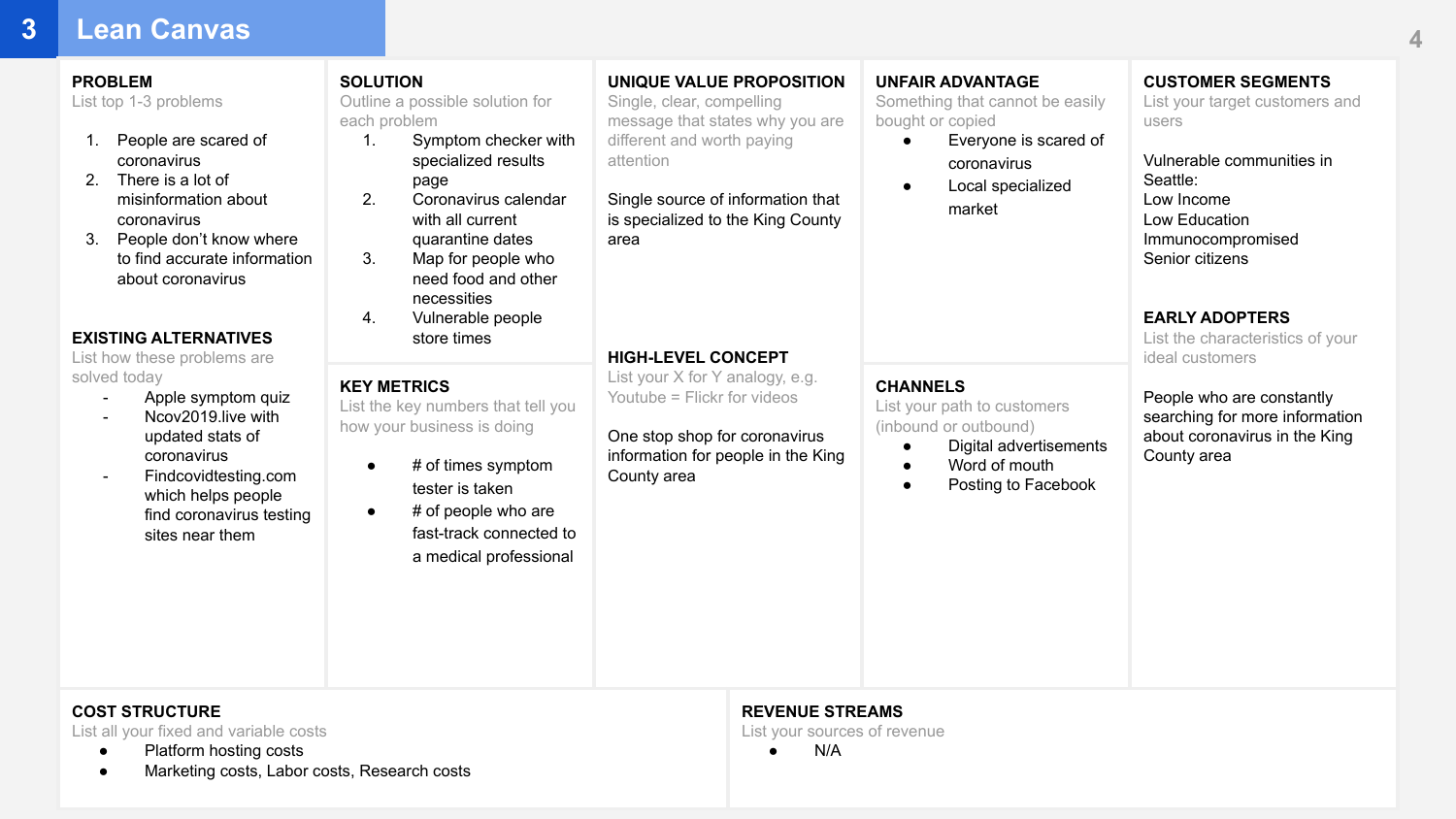### **Must-have features (MVP)**

### *What are the key features of the solution?*

- ➔ Users can input their symptoms and get a specialized results page that tells them what they should be doing, depending on the information that they inputted
- $\rightarrow$  Translated to several languages that are common in the area

## **Nice-to-have features**

*What are additional features of the solution?*

- $\rightarrow$  Calendar of the timeline of coronavirus (Ex. How long is the quarantine currently scheduled for?)
- $\rightarrow$  Feature that helps people who are in need of necessities find access to them
- ➔ Collected list of special hours for vulnerable people for grocery stores

## **Technologies**

*What technology will be used?*

- ➔ Phone
- $\rightarrow$  Computers

## **Deliverables**

*What will the final product or deliverables be?*

➔ Mobile-First React App

### **Not in scope**

*What is explicitly not in scope?*

- ➔ Information about things outside of the King County area
- ➔ Replacement for actual medical professional's advice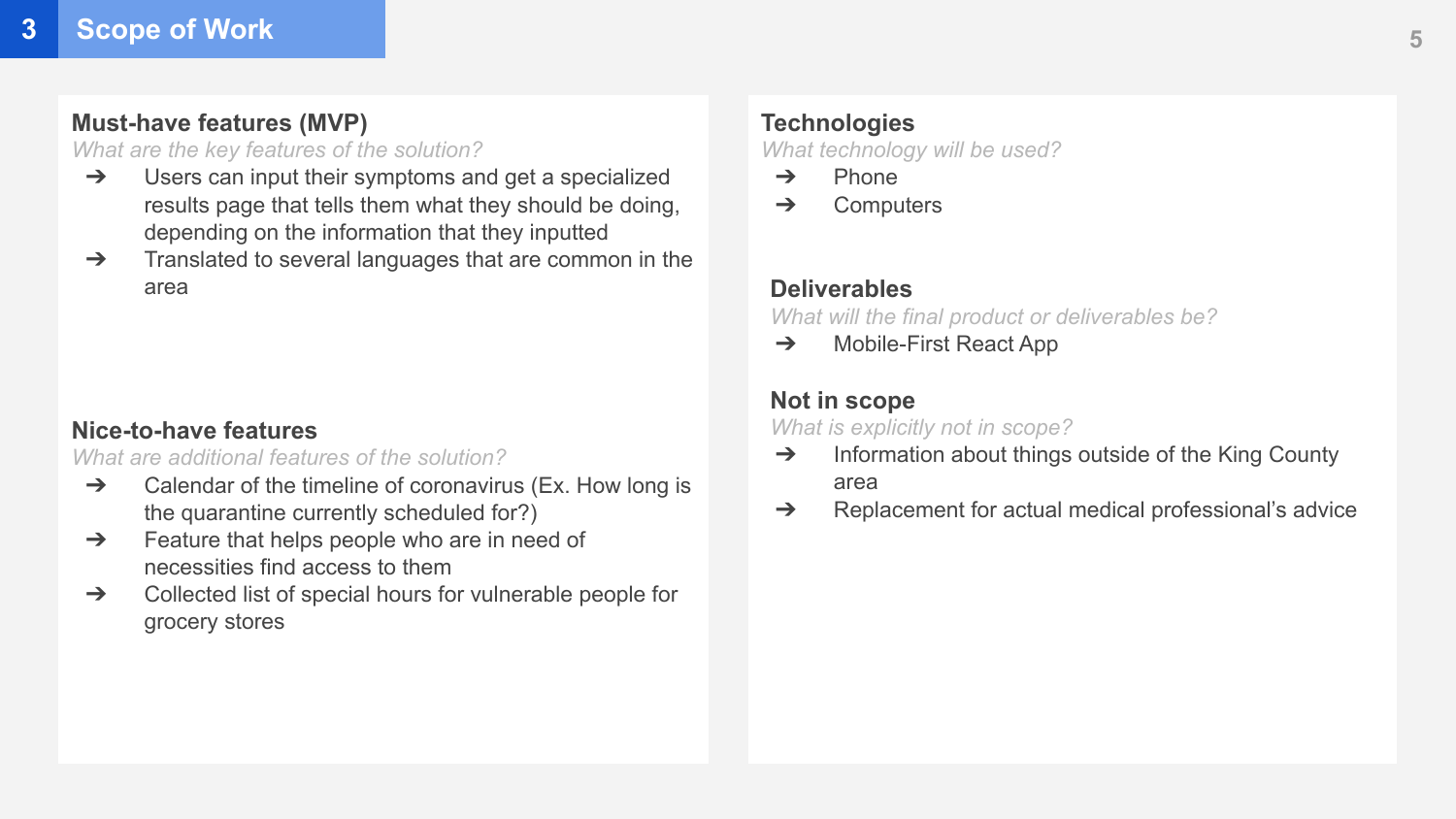**Full project schedule:** <https://app.smartsheet.com/sheets/58HP9cFJXpGxWGHR6XPR3H3vQGQr4gg45rFhpcj1>

| Week | <b>Key activities</b>                                                                                                                                                                                           | <b>Milestone / Deliverables</b>                                                            |  |
|------|-----------------------------------------------------------------------------------------------------------------------------------------------------------------------------------------------------------------|--------------------------------------------------------------------------------------------|--|
| 11   | <b>Spring Kickoff</b>                                                                                                                                                                                           | <b>Updated Project Plan</b><br>$\bullet$                                                   |  |
| 12   | Sprint #1 Week 1<br>$\bullet$<br>Meet and finalize direction for first draft<br>$\bullet$<br>Iterate on designs<br>$\bullet$<br>Continue Back-End Development<br>$\bullet$                                      | Submit Updated Project Plan                                                                |  |
| 13   | Sprint #1 Week 2<br>$\bullet$<br>Implement first draft React Site<br>$\bullet$<br>Connect Back End to Front-End<br>$\bullet$<br>Deploy first draft of project (Symptom checker/decision assistant)<br>$\bullet$ | Deploy first draft of project                                                              |  |
| 14   | Sprint #2 Week 1<br>$\bullet$<br>Begin development of second feature (Calendar or map)<br>$\bullet$<br>Refine features based on feedback and testing<br>$\bullet$                                               |                                                                                            |  |
| 15   | Sprint #2 Week 2<br>$\bullet$<br>Continue development of second feature<br>$\bullet$<br>Continue refining features<br>$\bullet$                                                                                 | Draft iSchool Submission<br><b>Draft Handoff Documentation</b><br>Second Feature Completed |  |